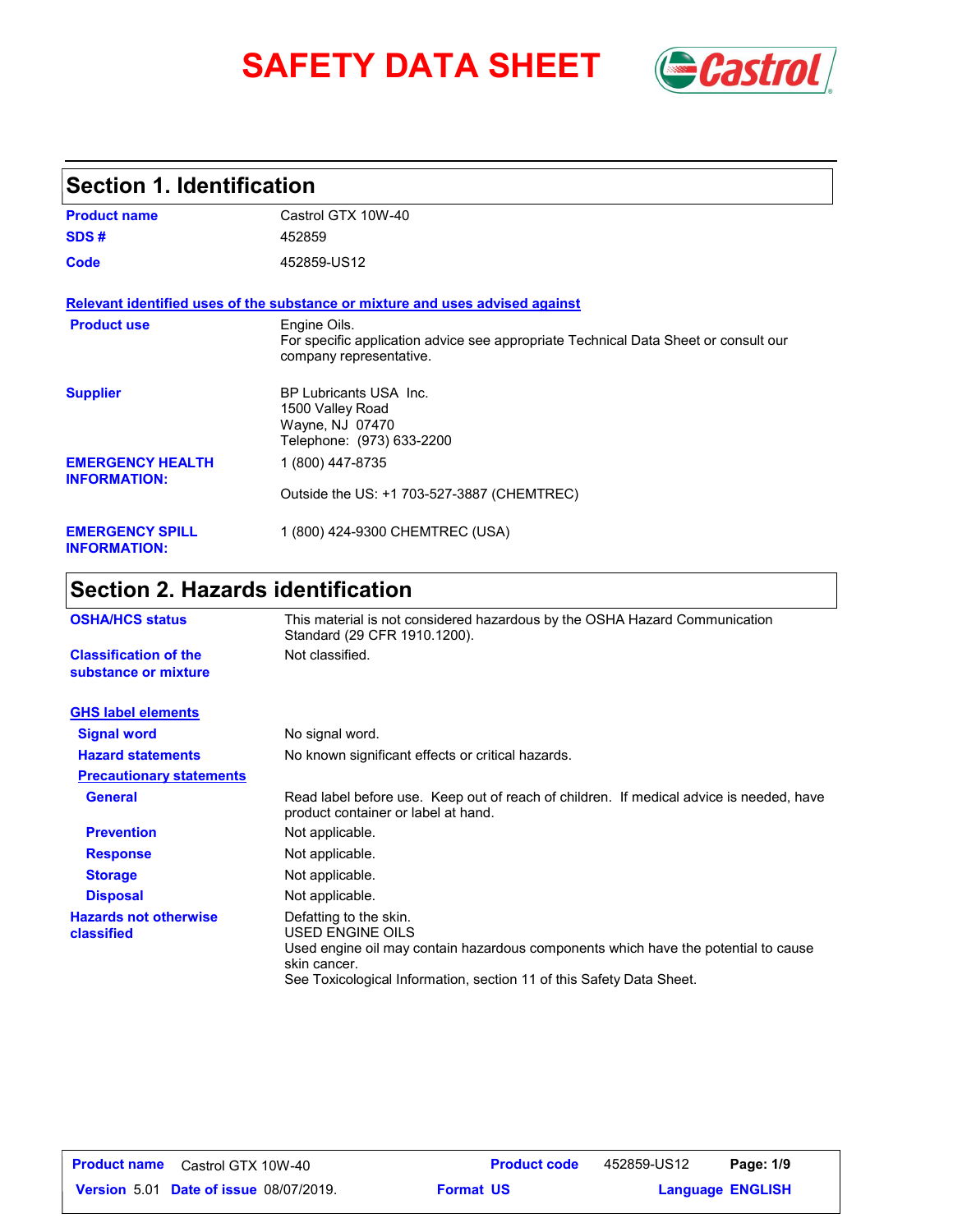# **Section 3. Composition/information on ingredients**

**Substance/mixture**

Mixture

Highly refined base oil (IP 346 DMSO extract < 3%). Proprietary performance additives.

| <b>Ingredient name</b>                                                                                                                        | <b>CAS number</b>                                                 | $\frac{9}{6}$                 |
|-----------------------------------------------------------------------------------------------------------------------------------------------|-------------------------------------------------------------------|-------------------------------|
| Distillates (petroleum), hydrotreated heavy paraffinic<br>Distillates (petroleum), hydrotreated heavy paraffinic<br>Base oil - highly refined | 64742-54-7<br>64742-54-7<br>Varies - See Key to<br>labbreviations | ≥75 - ≤90<br>≥10 - ≤25<br>-≤5 |

Any concentration shown as a range is to protect confidentiality or is due to batch variation.

**There are no additional ingredients present which, within the current knowledge of the supplier and in the concentrations applicable, are classified as hazardous to health and hence require reporting in this section.**

**Occupational exposure limits, if available, are listed in Section 8.**

### **Section 4. First aid measures**

#### **Description of necessary first aid measures**

| Eye contact                       | In case of contact, immediately flush eyes with plenty of water for at least 15 minutes.<br>Evelids should be held away from the eyeball to ensure thorough rinsing. Check for and<br>remove any contact lenses. Get medical attention. |
|-----------------------------------|-----------------------------------------------------------------------------------------------------------------------------------------------------------------------------------------------------------------------------------------|
| <b>Skin contact</b>               | Wash skin thoroughly with soap and water or use recognized skin cleanser. Remove<br>contaminated clothing and shoes. Wash clothing before reuse. Clean shoes thoroughly<br>before reuse. Get medical attention if symptoms occur.       |
| <b>Inhalation</b>                 | If inhaled, remove to fresh air. Get medical attention if symptoms occur.                                                                                                                                                               |
| <b>Ingestion</b>                  | Do not induce vomiting unless directed to do so by medical personnel. Get medical<br>attention if symptoms occur.                                                                                                                       |
| <b>Protection of first-aiders</b> | No action shall be taken involving any personal risk or without suitable training.                                                                                                                                                      |

#### **Most important symptoms/effects, acute and delayed**

**See Section 11 for more detailed information on health effects and symptoms.**

#### **Indication of immediate medical attention and special treatment needed, if necessary**

| <b>Notes to physician</b>  | Treatment should in general be symptomatic and directed to relieving any effects. |
|----------------------------|-----------------------------------------------------------------------------------|
| <b>Specific treatments</b> | No specific treatment.                                                            |

# **Section 5. Fire-fighting measures**

| <b>Extinguishing media</b>                               |                                                                                                                                                                                                |
|----------------------------------------------------------|------------------------------------------------------------------------------------------------------------------------------------------------------------------------------------------------|
| <b>Suitable extinguishing</b><br>media                   | In case of fire, use foam, dry chemical or carbon dioxide extinguisher or spray.                                                                                                               |
| <b>Unsuitable extinguishing</b><br>media                 | Do not use water jet.                                                                                                                                                                          |
| <b>Specific hazards arising</b><br>from the chemical     | In a fire or if heated, a pressure increase will occur and the container may burst.                                                                                                            |
| <b>Hazardous combustion</b><br>products                  | Combustion products may include the following:<br>carbon oxides (CO, CO <sub>2</sub> ) (carbon monoxide, carbon dioxide)                                                                       |
| <b>Special protective actions</b><br>for fire-fighters   | No action shall be taken involving any personal risk or without suitable training. Promptly<br>isolate the scene by removing all persons from the vicinity of the incident if there is a fire. |
| <b>Special protective</b><br>equipment for fire-fighters | Fire-fighters should wear positive pressure self-contained breathing apparatus (SCBA)<br>and full turnout gear.                                                                                |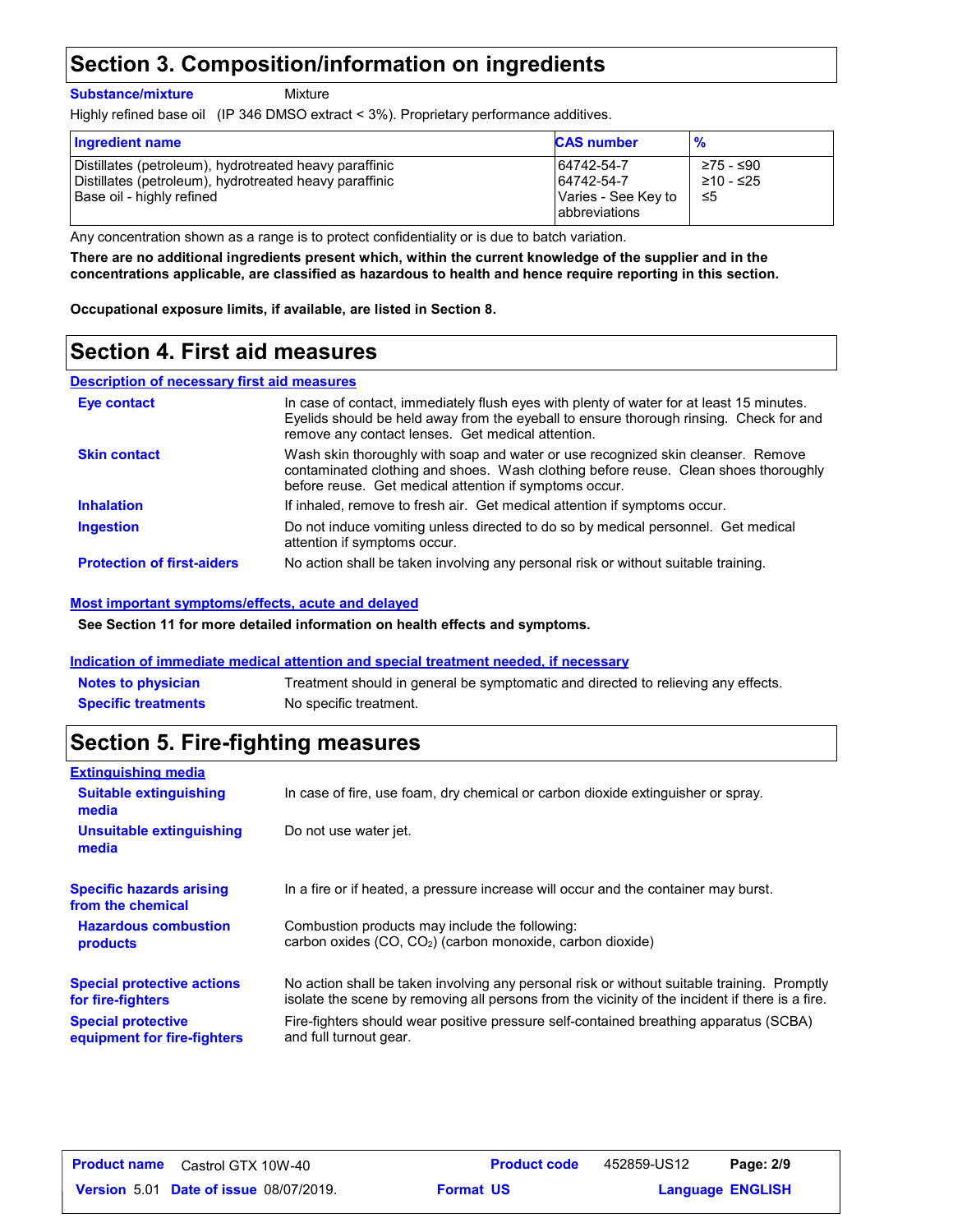# **Section 6. Accidental release measures**

|                                                              | <b>Personal precautions, protective equipment and emergency procedures</b>                                                                                                                                                                                                                                                                                                                         |
|--------------------------------------------------------------|----------------------------------------------------------------------------------------------------------------------------------------------------------------------------------------------------------------------------------------------------------------------------------------------------------------------------------------------------------------------------------------------------|
| For non-emergency<br>personnel                               | No action shall be taken involving any personal risk or without suitable training.<br>Evacuate surrounding areas. Keep unnecessary and unprotected personnel from<br>entering. Do not touch or walk through spilled material. Put on appropriate personal<br>protective equipment. Floors may be slippery; use care to avoid falling.                                                              |
| For emergency responders                                     | If specialized clothing is required to deal with the spillage, take note of any information in<br>Section 8 on suitable and unsuitable materials. See also the information in "For non-<br>emergency personnel".                                                                                                                                                                                   |
| <b>Environmental precautions</b>                             | Avoid dispersal of spilled material and runoff and contact with soil, waterways, drains<br>and sewers. Inform the relevant authorities if the product has caused environmental<br>pollution (sewers, waterways, soil or air).                                                                                                                                                                      |
| <b>Methods and materials for containment and cleaning up</b> |                                                                                                                                                                                                                                                                                                                                                                                                    |
| <b>Small spill</b>                                           | Stop leak if without risk. Move containers from spill area. Absorb with an inert material<br>and place in an appropriate waste disposal container. Dispose of via a licensed waste<br>disposal contractor.                                                                                                                                                                                         |
| Large spill                                                  | Stop leak if without risk. Move containers from spill area. Prevent entry into sewers,<br>water courses, basements or confined areas. Contain and collect spillage with non-<br>combustible, absorbent material e.g. sand, earth, vermiculite or diatomaceous earth and<br>place in container for disposal according to local regulations. Dispose of via a licensed<br>waste disposal contractor. |

# **Section 7. Handling and storage**

| <b>Precautions for safe handling</b>                                             |                                                                                                                                                                                                                                                                                                                                                                                                                                                                                                                                                                                               |
|----------------------------------------------------------------------------------|-----------------------------------------------------------------------------------------------------------------------------------------------------------------------------------------------------------------------------------------------------------------------------------------------------------------------------------------------------------------------------------------------------------------------------------------------------------------------------------------------------------------------------------------------------------------------------------------------|
| <b>Protective measures</b>                                                       | Put on appropriate personal protective equipment (see Section 8).                                                                                                                                                                                                                                                                                                                                                                                                                                                                                                                             |
| <b>Advice on general</b><br>occupational hygiene                                 | Eating, drinking and smoking should be prohibited in areas where this material is<br>handled, stored and processed. Wash thoroughly after handling. Remove contaminated<br>clothing and protective equipment before entering eating areas. See also Section 8 for<br>additional information on hygiene measures.                                                                                                                                                                                                                                                                              |
| <b>Conditions for safe storage,</b><br>including any<br><b>incompatibilities</b> | Store in accordance with local regulations. Store in original container protected from<br>direct sunlight in a dry, cool and well-ventilated area, away from incompatible materials<br>(see Section 10) and food and drink. Keep container tightly closed and sealed until<br>ready for use. Store and use only in equipment/containers designed for use with this<br>product. Containers that have been opened must be carefully resealed and kept upright<br>to prevent leakage. Do not store in unlabeled containers. Use appropriate containment<br>to avoid environmental contamination. |
| <b>Not suitable</b>                                                              | Prolonged exposure to elevated temperature                                                                                                                                                                                                                                                                                                                                                                                                                                                                                                                                                    |

# **Section 8. Exposure controls/personal protection**

#### **Control parameters**

#### **Occupational exposure limits**

| <b>Ingredient name</b>                                 | <b>Exposure limits</b>                                                                                                                                                                                                        |
|--------------------------------------------------------|-------------------------------------------------------------------------------------------------------------------------------------------------------------------------------------------------------------------------------|
| Distillates (petroleum), hydrotreated heavy paraffinic | <b>ACGIH TLV (United States).</b><br>TWA: 5 mg/m <sup>3</sup> 8 hours. Issued/Revised:<br>11/2009 Form: Inhalable fraction<br><b>OSHA PEL (United States).</b><br>TWA: 5 mg/m <sup>3</sup> 8 hours. Issued/Revised:<br>6/1993 |
| Distillates (petroleum), hydrotreated heavy paraffinic | <b>ACGIH TLV (United States).</b><br>TWA: 5 mg/m <sup>3</sup> 8 hours. Issued/Revised:<br>11/2009 Form: Inhalable fraction<br><b>OSHA PEL (United States).</b><br>TWA: 5 mg/m <sup>3</sup> 8 hours. Issued/Revised:<br>6/1993 |
| <b>Product name</b><br>Castrol GTX 10W-40              | <b>Product code</b><br>452859-US12<br>Page: 3/9                                                                                                                                                                               |
| <b>Version 5.01 Date of issue 08/07/2019.</b>          | <b>Format US</b><br><b>Language ENGLISH</b>                                                                                                                                                                                   |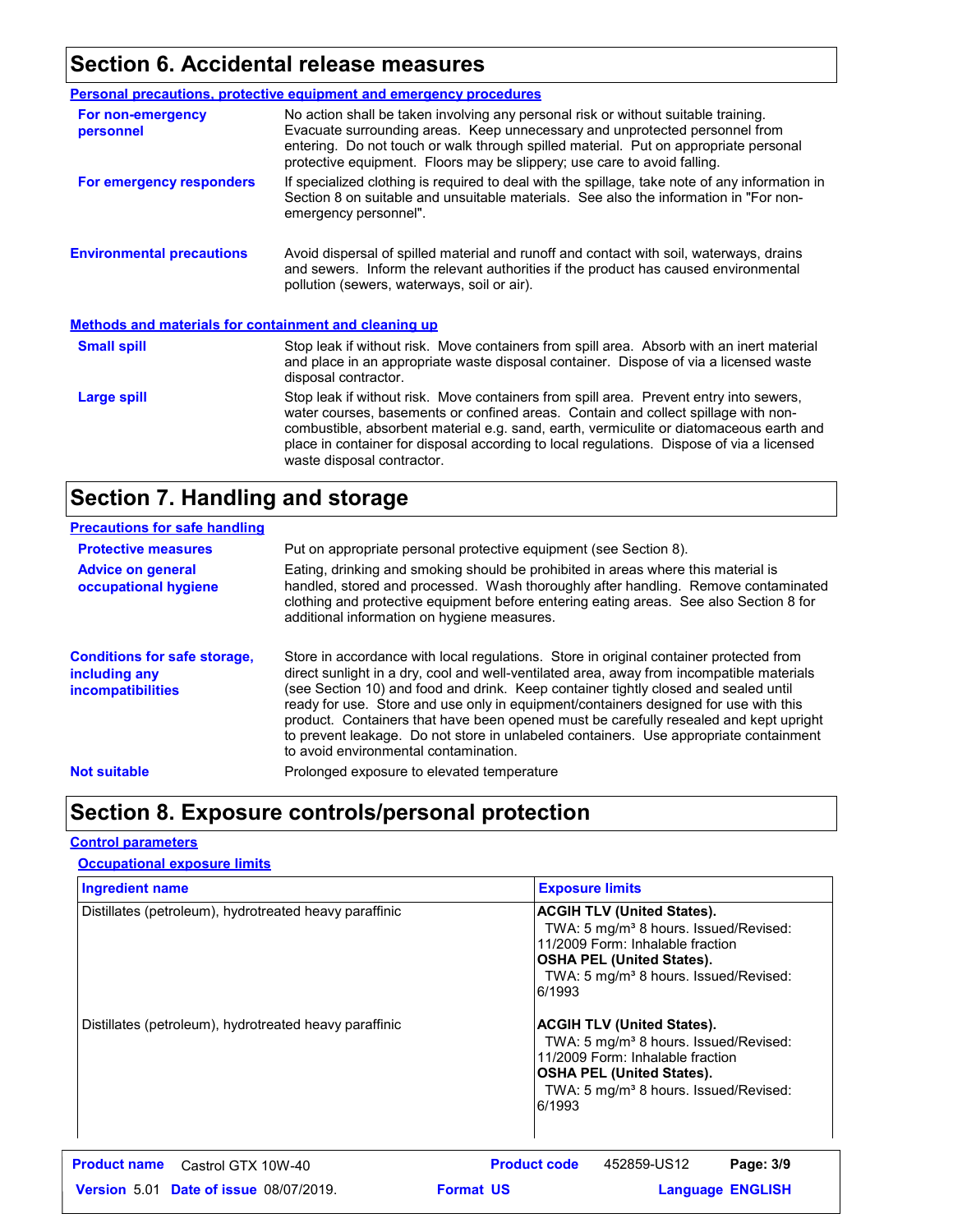### **Section 8. Exposure controls/personal protection**

| Base oil - highly refined | <b>ACGIH TLV (United States).</b>                 |
|---------------------------|---------------------------------------------------|
|                           | TWA: 5 mg/m <sup>3</sup> 8 hours. Issued/Revised: |
|                           | 11/2009 Form: Inhalable fraction                  |
|                           | <b>OSHA PEL (United States).</b>                  |
|                           | TWA: 5 mg/m <sup>3</sup> 8 hours. Issued/Revised: |
|                           | 6/1993                                            |
|                           |                                                   |

While specific OELs for certain components may be shown in this section, other components may be present in any mist, vapor or dust produced. Therefore, the specific OELs may not be applicable to the product as a whole and are provided for guidance only.

| <b>Appropriate engineering</b><br>controls | All activities involving chemicals should be assessed for their risks to health, to ensure<br>exposures are adequately controlled. Personal protective equipment should only be<br>considered after other forms of control measures (e.g. engineering controls) have been<br>suitably evaluated. Personal protective equipment should conform to appropriate<br>standards, be suitable for use, be kept in good condition and properly maintained.<br>Your supplier of personal protective equipment should be consulted for advice on<br>selection and appropriate standards. For further information contact your national<br>organisation for standards.<br>Provide exhaust ventilation or other engineering controls to keep the relevant airborne<br>concentrations below their respective occupational exposure limits.<br>The final choice of protective equipment will depend upon a risk assessment. It is<br>important to ensure that all items of personal protective equipment are compatible. |
|--------------------------------------------|------------------------------------------------------------------------------------------------------------------------------------------------------------------------------------------------------------------------------------------------------------------------------------------------------------------------------------------------------------------------------------------------------------------------------------------------------------------------------------------------------------------------------------------------------------------------------------------------------------------------------------------------------------------------------------------------------------------------------------------------------------------------------------------------------------------------------------------------------------------------------------------------------------------------------------------------------------------------------------------------------------|
| <b>Environmental exposure</b><br>controls  | Emissions from ventilation or work process equipment should be checked to ensure they<br>comply with the requirements of environmental protection legislation. In some cases,<br>fume scrubbers, filters or engineering modifications to the process equipment will be<br>necessary to reduce emissions to acceptable levels.                                                                                                                                                                                                                                                                                                                                                                                                                                                                                                                                                                                                                                                                              |

**Hand protection** In case of insufficient ventilation, wear suitable respiratory equipment. The correct choice of respiratory protection depends upon the chemicals being handled, the conditions of work and use, and the condition of the respiratory equipment. Safety procedures should be developed for each intended application. Respiratory protection equipment should therefore be chosen in consultation with the supplier/manufacturer and with a full assessment of the working conditions. Wear protective gloves if prolonged or repeated contact is likely. Wear chemical resistant gloves. Recommended: Nitrile gloves. The correct choice of protective gloves depends upon the chemicals being handled, the conditions of work and use, and the condition of the gloves (even the best chemically resistant glove will break down after repeated chemical exposures). Most gloves provide only a short time of protection before they must be discarded and replaced. Because specific work environments and material handling practices vary, safety procedures should be developed for each intended application. Gloves should therefore be chosen in consultation with the supplier/ manufacturer and with a full assessment of the working conditions. **Eye/face protection** Safety glasses with side shields. **Respiratory protection Body protection** Use of protective clothing is good industrial practice. Personal protective equipment for the body should be selected based on the task being performed and the risks involved and should be approved by a specialist before handling this product. Cotton or polyester/cotton overalls will only provide protection against light superficial contamination that will not soak through to the skin. Overalls should be laundered on a regular basis. When the risk of skin exposure is high (e.g. when cleaning up spillages or if there is a risk of splashing) then chemical resistant aprons and/or impervious chemical suits and boots will be required. Wash hands, forearms and face thoroughly after handling chemical products, before eating, smoking and using the lavatory and at the end of the working period. Appropriate techniques should be used to remove potentially contaminated clothing. Wash contaminated clothing before reusing. Ensure that eyewash stations and safety showers are close to the workstation location. **Hygiene measures Individual protection measures Skin protection Other skin protection** Appropriate footwear and any additional skin protection measures should be selected based on the task being performed and the risks involved and should be approved by a specialist before handling this product.

| <b>Product name</b><br>Castrol GTX 10W-40     | <b>Product code</b> | 452859-US12 | Page: 4/9               |
|-----------------------------------------------|---------------------|-------------|-------------------------|
| <b>Version 5.01 Date of issue 08/07/2019.</b> | <b>Format US</b>    |             | <b>Language ENGLISH</b> |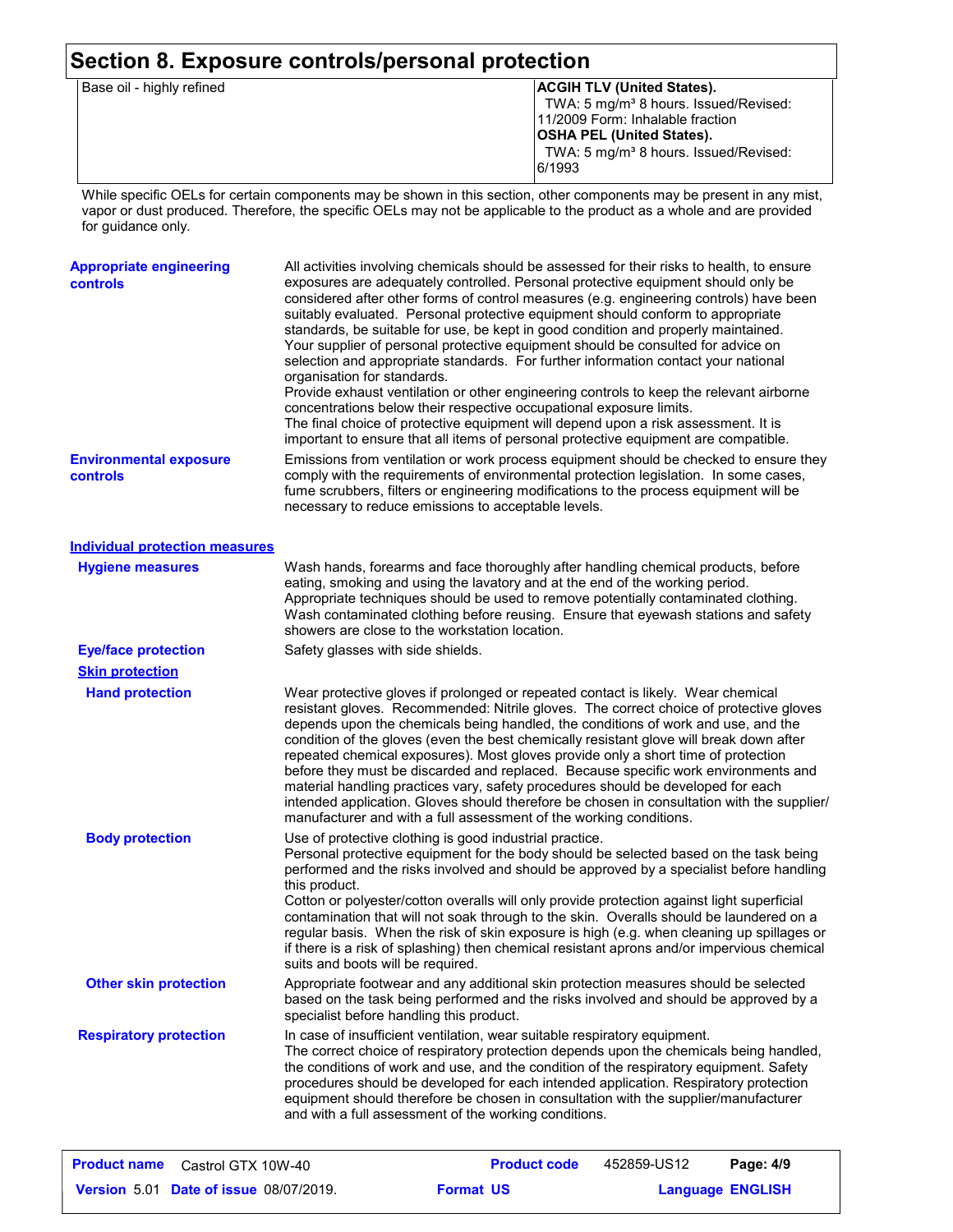# **Section 9. Physical and chemical properties**

| <b>Appearance</b>                                 |                                                                                                                                              |
|---------------------------------------------------|----------------------------------------------------------------------------------------------------------------------------------------------|
| <b>Physical state</b>                             | Liquid.                                                                                                                                      |
| Color                                             | Brown.                                                                                                                                       |
| <b>Odor</b>                                       | Not available.                                                                                                                               |
| <b>Odor threshold</b>                             | Not available.                                                                                                                               |
| pH                                                | Not available.                                                                                                                               |
| <b>Melting point</b>                              | Not available.                                                                                                                               |
| <b>Boiling point</b>                              | Not available.                                                                                                                               |
| <b>Flash point</b>                                | Closed cup: >200°C (>392°F) [Pensky-Martens.]                                                                                                |
| <b>Pour point</b>                                 | -36 $^{\circ}$ C                                                                                                                             |
| <b>Evaporation rate</b>                           | Not available.                                                                                                                               |
| <b>Flammability (solid, gas)</b>                  | Not applicable. Based on - Physical state                                                                                                    |
| Lower and upper explosive<br>(flammable) limits   | Not available.                                                                                                                               |
| <b>Vapor pressure</b>                             | Not available.                                                                                                                               |
| <b>Vapor density</b>                              | Not available.                                                                                                                               |
| <b>Density</b>                                    | <1000 kg/m <sup>3</sup> (<1 g/cm <sup>3</sup> ) at 15 <sup>°</sup> C                                                                         |
| <b>Solubility</b>                                 | insoluble in water.                                                                                                                          |
| <b>Partition coefficient: n-</b><br>octanol/water | Not available.                                                                                                                               |
| <b>Auto-ignition temperature</b>                  | Not available.                                                                                                                               |
| <b>Decomposition temperature</b>                  | Not available.                                                                                                                               |
| <b>Viscosity</b>                                  | Kinematic: 101.6 mm <sup>2</sup> /s (101.6 cSt) at 40 $^{\circ}$ C<br>Kinematic: 14.1 to 14.9 mm <sup>2</sup> /s (14.1 to 14.9 cSt) at 100°C |

# **Section 10. Stability and reactivity**

| <b>Reactivity</b>                            | No specific test data available for this product. Refer to Conditions to avoid and<br>Incompatible materials for additional information.                                |
|----------------------------------------------|-------------------------------------------------------------------------------------------------------------------------------------------------------------------------|
| <b>Chemical stability</b>                    | The product is stable.                                                                                                                                                  |
| <b>Possibility of hazardous</b><br>reactions | Under normal conditions of storage and use, hazardous reactions will not occur.<br>Under normal conditions of storage and use, hazardous polymerization will not occur. |
| <b>Conditions to avoid</b>                   | Avoid all possible sources of ignition (spark or flame).                                                                                                                |
| Incompatible materials                       | Reactive or incompatible with the following materials: oxidizing materials.                                                                                             |
| <b>Hazardous decomposition</b><br>products   | Under normal conditions of storage and use, hazardous decomposition products should<br>not be produced.                                                                 |

# **Section 11. Toxicological information**

#### **Information on the likely routes of exposure Eye contact** No known significant effects or critical hazards. **Aspiration hazard Name Result** Distillates (petroleum), hydrotreated heavy paraffinic <br>
ASPIRATION HAZARD - Category 1 Routes of entry anticipated: Dermal, Inhalation. **Potential acute health effects Information on toxicological effects Date of issue** 08/07/2019. **Format US State of Language ENGLIS Product name** Castrol GTX 10W-40 **Product code** 452859-US12 **Page: 5/9 Language ENGLISH** 452859-US12 Page: 5/9 **Format US**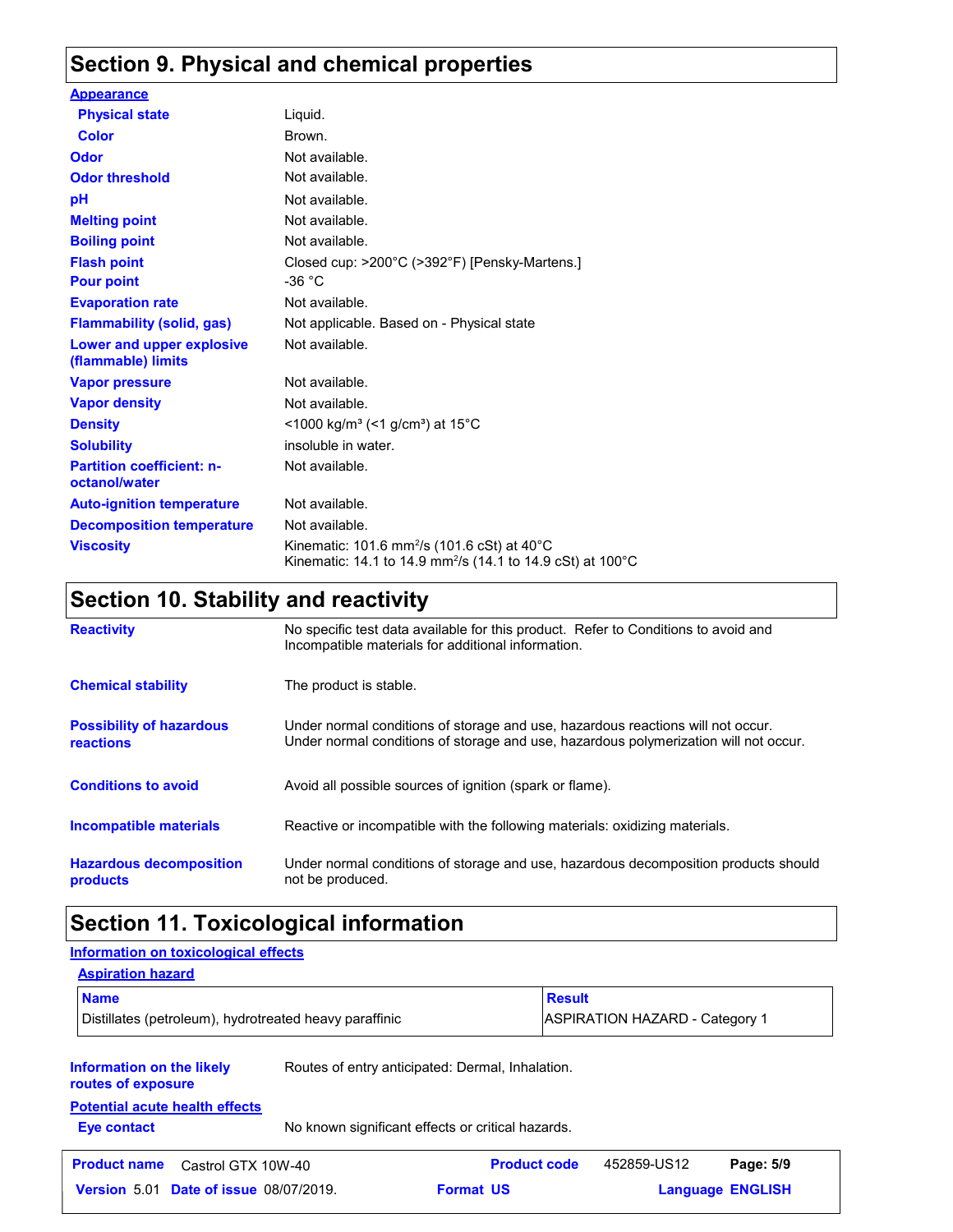# **Section 11. Toxicological information**

| <b>Skin contact</b>                     | No known significant effects or critical hazards.                                                                                                                                                                                                                                                                                                                                                                  |  |  |  |
|-----------------------------------------|--------------------------------------------------------------------------------------------------------------------------------------------------------------------------------------------------------------------------------------------------------------------------------------------------------------------------------------------------------------------------------------------------------------------|--|--|--|
| <b>Inhalation</b>                       | Vapor inhalation under ambient conditions is not normally a problem due to low vapor<br>pressure.                                                                                                                                                                                                                                                                                                                  |  |  |  |
| <b>Ingestion</b>                        | No known significant effects or critical hazards.                                                                                                                                                                                                                                                                                                                                                                  |  |  |  |
|                                         | <b>Symptoms related to the physical, chemical and toxicological characteristics</b>                                                                                                                                                                                                                                                                                                                                |  |  |  |
| <b>Eye contact</b>                      | No specific data.                                                                                                                                                                                                                                                                                                                                                                                                  |  |  |  |
| <b>Skin contact</b>                     | Adverse symptoms may include the following:<br>irritation<br>dryness<br>cracking                                                                                                                                                                                                                                                                                                                                   |  |  |  |
| <b>Inhalation</b>                       | No specific data.                                                                                                                                                                                                                                                                                                                                                                                                  |  |  |  |
| <b>Ingestion</b>                        | No specific data.                                                                                                                                                                                                                                                                                                                                                                                                  |  |  |  |
|                                         | Delayed and immediate effects and also chronic effects from short and long term exposure                                                                                                                                                                                                                                                                                                                           |  |  |  |
| <b>Short term exposure</b>              |                                                                                                                                                                                                                                                                                                                                                                                                                    |  |  |  |
| <b>Potential immediate</b><br>effects   | Not available.                                                                                                                                                                                                                                                                                                                                                                                                     |  |  |  |
| <b>Potential delayed effects</b>        | Not available.                                                                                                                                                                                                                                                                                                                                                                                                     |  |  |  |
| <b>Long term exposure</b>               |                                                                                                                                                                                                                                                                                                                                                                                                                    |  |  |  |
| <b>Potential immediate</b><br>effects   | Not available.                                                                                                                                                                                                                                                                                                                                                                                                     |  |  |  |
| <b>Potential delayed effects</b>        | Not available.                                                                                                                                                                                                                                                                                                                                                                                                     |  |  |  |
| <b>Potential chronic health effects</b> |                                                                                                                                                                                                                                                                                                                                                                                                                    |  |  |  |
| <b>General</b>                          | <b>USED ENGINE OILS</b><br>Combustion products resulting from the operation of internal combustion engines<br>contaminate engine oils during use. Used engine oil may contain hazardous<br>components which have the potential to cause skin cancer. Frequent or prolonged<br>contact with all types and makes of used engine oil must therefore be avoided and a<br>high standard of personal hygiene maintained. |  |  |  |
| <b>Carcinogenicity</b>                  | No known significant effects or critical hazards.                                                                                                                                                                                                                                                                                                                                                                  |  |  |  |
| <b>Mutagenicity</b>                     | No known significant effects or critical hazards.                                                                                                                                                                                                                                                                                                                                                                  |  |  |  |
| <b>Teratogenicity</b>                   | No known significant effects or critical hazards.                                                                                                                                                                                                                                                                                                                                                                  |  |  |  |
| <b>Developmental effects</b>            | No known significant effects or critical hazards.                                                                                                                                                                                                                                                                                                                                                                  |  |  |  |
| <b>Fertility effects</b>                | No known significant effects or critical hazards.                                                                                                                                                                                                                                                                                                                                                                  |  |  |  |
| Numawiaal maaaaruga of taylaltu         |                                                                                                                                                                                                                                                                                                                                                                                                                    |  |  |  |

#### **Numerical measures of toxicity**

**Acute toxicity estimates**

Not available.

# **Section 12. Ecological information**

**Toxicity**

No testing has been performed by the manufacturer.

#### **Persistence and degradability**

Expected to be biodegradable.

#### **Bioaccumulative potential**

This product is not expected to bioaccumulate through food chains in the environment.

#### **Mobility in soil**

| <b>Product name</b> Castrol GTX 10W-40        | <b>Product code</b> | 452859-US12 | Page: 6/9               |  |
|-----------------------------------------------|---------------------|-------------|-------------------------|--|
| <b>Version 5.01 Date of issue 08/07/2019.</b> | <b>Format US</b>    |             | <b>Language ENGLISH</b> |  |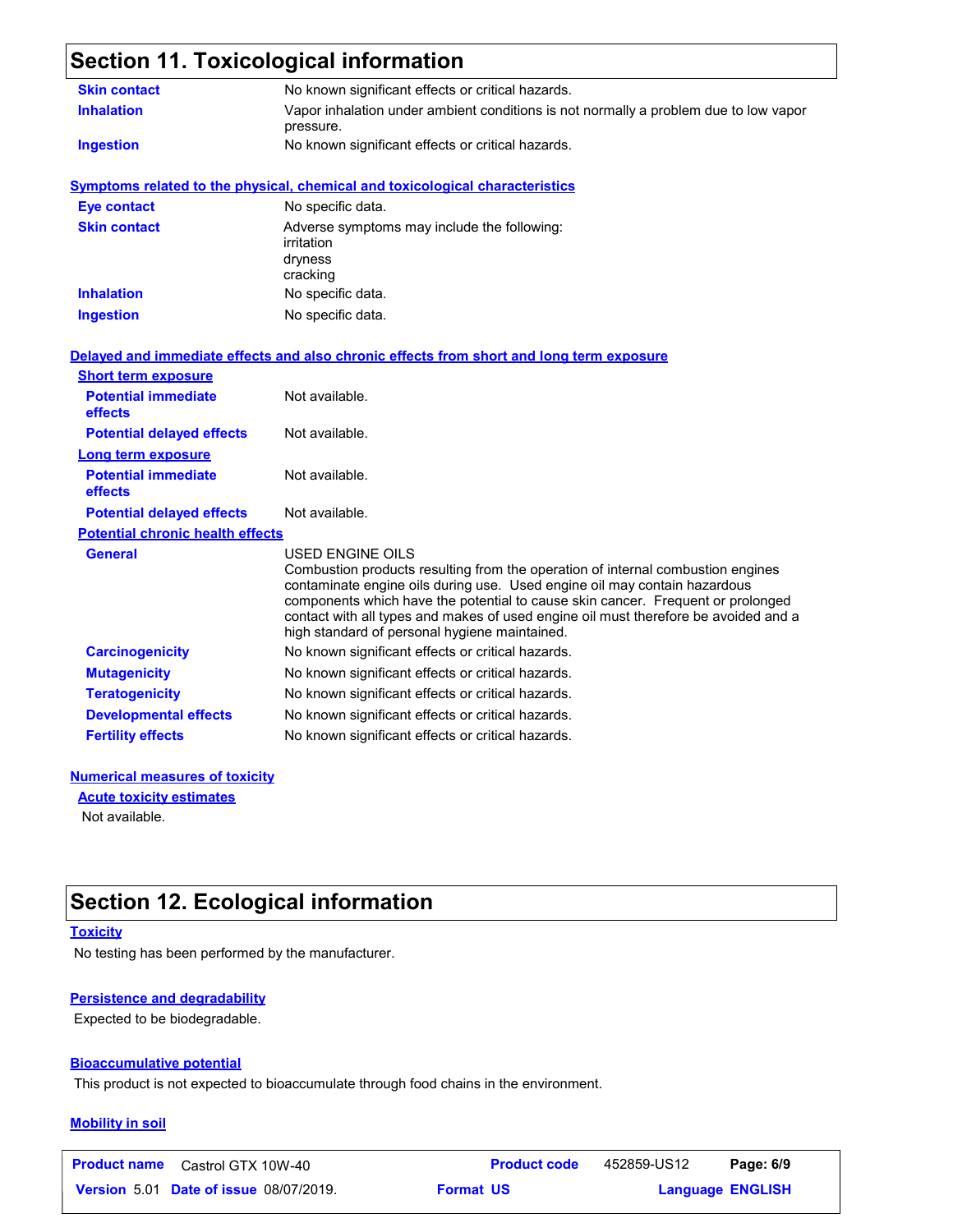## **Section 12. Ecological information**

| <b>Soil/water partition</b><br>coefficient (K <sub>oc</sub> ) | Not available.                                                                                                            |
|---------------------------------------------------------------|---------------------------------------------------------------------------------------------------------------------------|
| <b>Mobility</b>                                               | Spillages may penetrate the soil causing ground water contamination.                                                      |
| <b>Other adverse effects</b>                                  | No known significant effects or critical hazards.                                                                         |
| <b>Other ecological information</b>                           | Spills may form a film on water surfaces causing physical damage to organisms. Oxygen<br>transfer could also be impaired. |

# **Section 13. Disposal considerations**

**Disposal methods**

The generation of waste should be avoided or minimized wherever possible. Significant quantities of waste product residues should not be disposed of via the foul sewer but processed in a suitable effluent treatment plant. Dispose of surplus and non-recyclable products via a licensed waste disposal contractor. Disposal of this product, solutions and any by-products should at all times comply with the requirements of environmental protection and waste disposal legislation and any regional local authority requirements. Waste packaging should be recycled. Incineration or landfill should only be considered when recycling is not feasible. This material and its container must be disposed of in a safe way. Empty containers or liners may retain some product residues. Avoid dispersal of spilled material and runoff and contact with soil, waterways, drains and sewers.

### **Section 14. Transport information**

|                                        | <b>DOT Classification</b> | <b>TDG Classification</b> | <b>IMDG</b>              | <b>IATA</b>    |
|----------------------------------------|---------------------------|---------------------------|--------------------------|----------------|
| <b>UN number</b>                       | Not regulated.            | Not regulated.            | Not regulated.           | Not regulated. |
| <b>UN proper</b><br>shipping name      |                           |                           |                          |                |
| <b>Transport</b><br>hazard class(es)   |                           |                           | $\overline{\phantom{0}}$ |                |
| <b>Packing group</b>                   | $\overline{a}$            | -                         | $\overline{\phantom{0}}$ |                |
| <b>Environmental</b><br><b>hazards</b> | No.                       | lNo.                      | No.                      | No.            |
| <b>Additional</b><br>information       |                           |                           |                          |                |

**Special precautions for user** Not available.

**Transport in bulk according to Annex II of MARPOL and the IBC Code**

### **Section 15. Regulatory information**

**U.S. Federal regulations SARA 302/304 Composition/information on ingredients United States inventory** All components are active or exempted. **(TSCA 8b)**

Not available.

No products were found.

### **SARA 311/312 Classification**

Not applicable.

**SARA 313**

**Product name** Castrol GTX 10W-40 **Product code** 452859-US12 **Page: 7/9**

```
Date of issue 08/07/2019. Format US State of Language ENGLIS
                                                     Language ENGLISH
```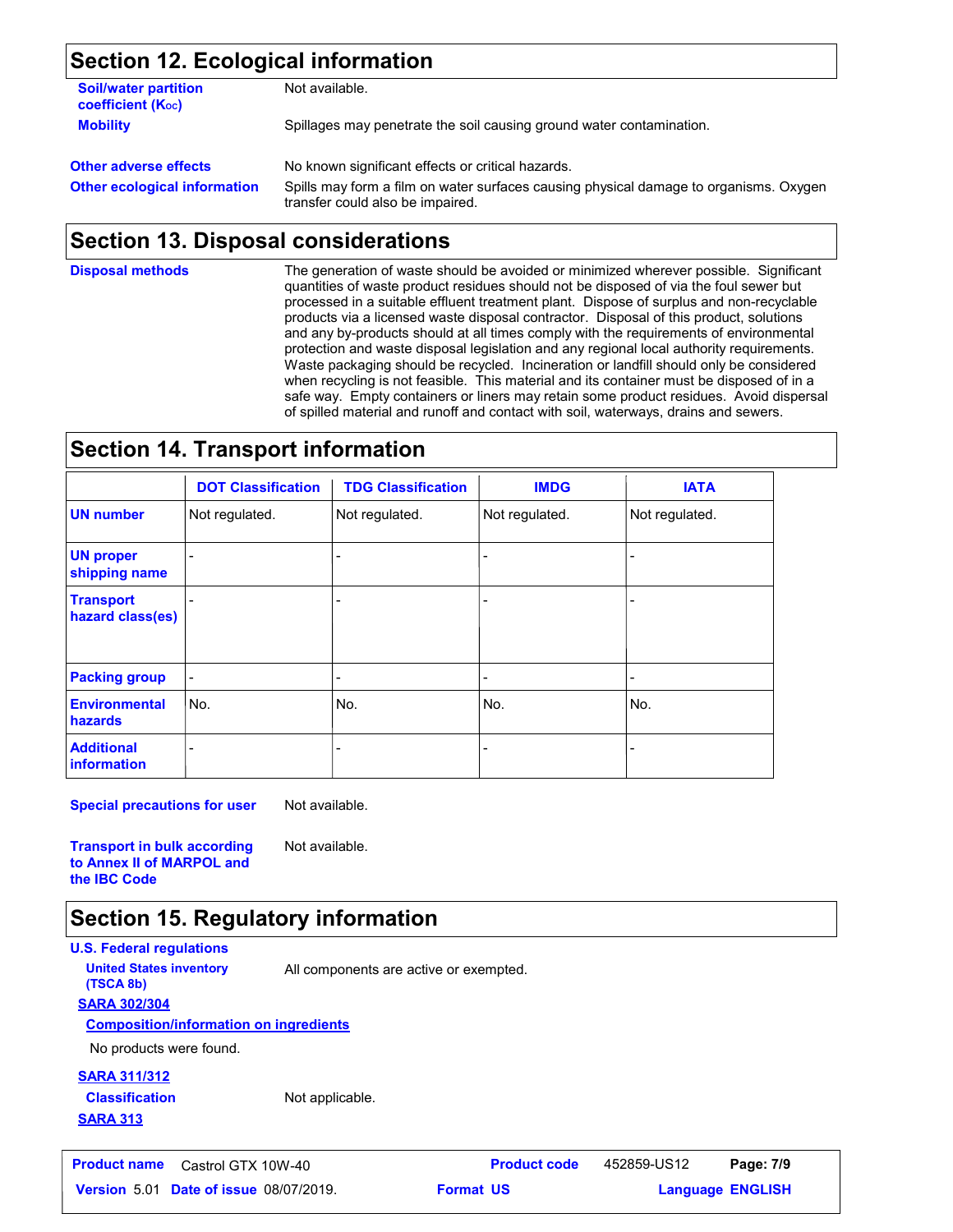# **Section 15. Regulatory information**

| <b>Form R - Reporting</b><br>requirements                       | This product does not contain any hazardous ingredients at or above regulated<br>thresholds.             |
|-----------------------------------------------------------------|----------------------------------------------------------------------------------------------------------|
| <b>Supplier notification</b>                                    | This product does not contain any hazardous ingredients at or above regulated<br>thresholds.             |
| <b>State regulations</b>                                        |                                                                                                          |
| <b>Massachusetts</b>                                            | The following components are listed: OIL MIST, MINERAL; OIL MIST, MINERAL                                |
| <b>New Jersey</b>                                               | None of the components are listed.                                                                       |
| <b>Pennsylvania</b>                                             | None of the components are listed.                                                                       |
| <b>California Prop. 65</b>                                      |                                                                                                          |
|                                                                 | This product does not require a Safe Harbor warning under California Prop. 65.                           |
| <b>Other regulations</b>                                        |                                                                                                          |
| <b>Australia inventory (AICS)</b>                               | At least one component is not listed.                                                                    |
| <b>Canada inventory</b>                                         | All components are listed or exempted.                                                                   |
| <b>China inventory (IECSC)</b>                                  | All components are listed or exempted.                                                                   |
| <b>Japan inventory (ENCS)</b>                                   | At least one component is not listed.                                                                    |
| <b>Korea inventory (KECI)</b>                                   | All components are listed or exempted.                                                                   |
| <b>Philippines inventory</b><br>(PICCS)                         | At least one component is not listed.                                                                    |
| <b>Taiwan Chemical</b><br><b>Substances Inventory</b><br>(TCSI) | All components are listed or exempted.                                                                   |
| <b>REACH Status</b>                                             | For the REACH status of this product please consult your company contact, as<br>identified in Section 1. |

### **Section 16. Other information**

### **National Fire Protection Association (U.S.A.)**



| <b>History</b>                    |                                                                                                                                                                                                                                                                                                                                                                                                                                                                                                                                                                                                                                                                                                                                                                                                                                                                                                                                                                                                                                                                                                                                                                                                                                       |
|-----------------------------------|---------------------------------------------------------------------------------------------------------------------------------------------------------------------------------------------------------------------------------------------------------------------------------------------------------------------------------------------------------------------------------------------------------------------------------------------------------------------------------------------------------------------------------------------------------------------------------------------------------------------------------------------------------------------------------------------------------------------------------------------------------------------------------------------------------------------------------------------------------------------------------------------------------------------------------------------------------------------------------------------------------------------------------------------------------------------------------------------------------------------------------------------------------------------------------------------------------------------------------------|
| Date of issue/Date of<br>revision | 08/07/2019.                                                                                                                                                                                                                                                                                                                                                                                                                                                                                                                                                                                                                                                                                                                                                                                                                                                                                                                                                                                                                                                                                                                                                                                                                           |
| Date of previous issue            | 07/09/2019.                                                                                                                                                                                                                                                                                                                                                                                                                                                                                                                                                                                                                                                                                                                                                                                                                                                                                                                                                                                                                                                                                                                                                                                                                           |
| <b>Prepared by</b>                | <b>Product Stewardship</b>                                                                                                                                                                                                                                                                                                                                                                                                                                                                                                                                                                                                                                                                                                                                                                                                                                                                                                                                                                                                                                                                                                                                                                                                            |
| <b>Key to abbreviations</b>       | ACGIH = American Conference of Industrial Hygienists<br>ATE = Acute Toxicity Estimate<br>BCF = Bioconcentration Factor<br>CAS Number = Chemical Abstracts Service Registry Number<br>GHS = Globally Harmonized System of Classification and Labelling of Chemicals<br>IATA = International Air Transport Association<br>IBC = Intermediate Bulk Container<br><b>IMDG = International Maritime Dangerous Goods</b><br>LogPow = logarithm of the octanol/water partition coefficient<br>MARPOL = International Convention for the Prevention of Pollution From Ships, 1973 as<br>modified by the Protocol of 1978. ("Marpol" = marine pollution)<br>OEL = Occupational Exposure Limit<br>SDS = Safety Data Sheet<br>STEL = Short term exposure limit<br>TWA = Time weighted average<br>UN = United Nations<br>UN Number = United Nations Number, a four digit number assigned by the United<br>Nations Committee of Experts on the Transport of Dangerous Goods.<br>Varies = may contain one or more of the following 64741-88-4, 64741-89-5, 64741-95-3,<br>64741-96-4, 64742-01-4, 64742-44-5, 64742-45-6, 64742-52-5, 64742-53-6, 64742-54-7,<br>64742-55-8, 64742-56-9, 64742-57-0, 64742-58-1, 64742-62-7, 64742-63-8, 64742-65-0, |

| <b>Product name</b> Castrol GTX 10W-40        | <b>Product code</b> | 452859-US12             | Page: 8/9 |
|-----------------------------------------------|---------------------|-------------------------|-----------|
| <b>Version 5.01 Date of issue 08/07/2019.</b> | <b>Format US</b>    | <b>Language ENGLISH</b> |           |